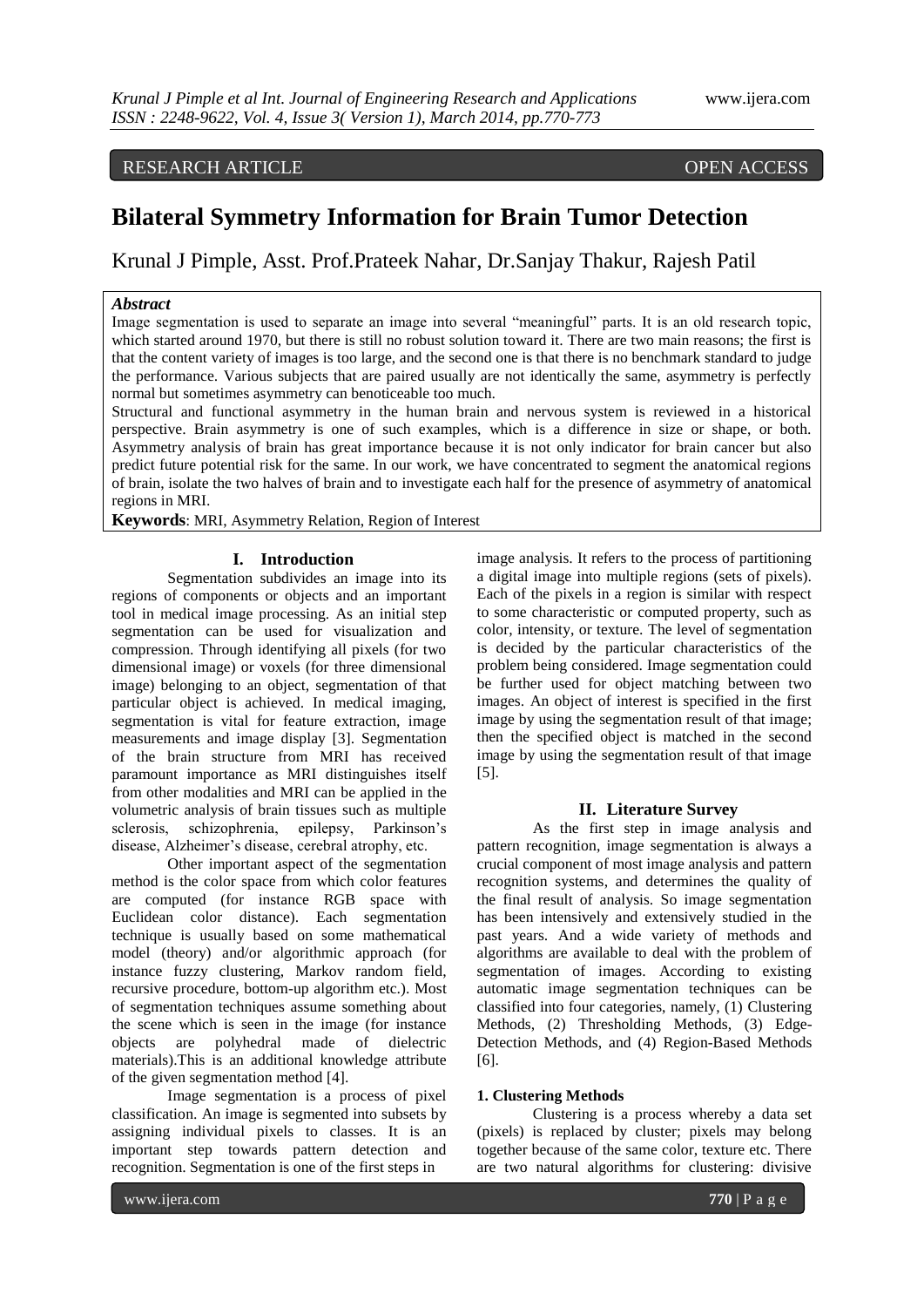clustering and agglomerative clustering. The difficulty in using either of the methods directly is that there are lots of pixels in an image. Also, the methods are not explicit about the objective function that is being optimized. An alternative approach is to write down an objective function and then build an algorithm. The K-means algorithm is an iterative technique that is used to partition an image into K clusters, where each pixel in the image is assigned to the cluster that minimizes the variance between the pixel and the cluster center and is based on pixel color, intensity, texture, and location, or a weighted combination of these factors. This algorithm is guaranteed to converge, but it may not return the optimal solution. The quality of the solution depends on the initial set of clusters and the value of K [7].

#### **2. Thresholding Methods**

Thresholding is the operation of converting a multilevel image into a binary image i.e., it assigns the value of 0 (background) or 1 (objects or foreground) to each pixel of an image based on a comparison with some threshold value T (intensity or color value). When T is constant, the approach is called global thresholding; otherwise, it is called local thresholding. Global thresholding methods can fail when the background illumination is uneven. Multiple thresholds are used to compensate for uneven illumination. Threshold selection is typically done interactively.

#### **3. Edge Detection Methods**

Edge detection methods locate the pixels in the image that correspond to the edges of the objects seen in the image. The result is a binary image with the detected edge pixels. Common algorithms used are Sobel, Prewitt, Robert, Canny and Laplacian operators. These algorithms are suitable for images that are simple and noise free; and will often produce missing edges, or extra edges on complex and noisy images.

#### **4. Region-Based Methods**

The goal of region-based segmentation is to use image characteristics to map individual pixels in an input image to sets of pixels called regions that might correspond to an object or a meaningful part of one. The various techniques are: Local techniques, Global techniques and Splitting and merging techniques. The effectiveness of region growing algorithms depends on the application area and the input image. If the image is sufficiently simple, simple local techniques can be effective. However, on difficult scenes, even the most sophisticated techniques may not produce a satisfactory segmentation.

Edge-based techniques are based on the assumption that pixel values change rapidly at the edge between two regions Operators such as Sobel or Roberts operators can be used to detect the edges. And some post procedures such as edge tracking, gap filling can be used to generate closed curves. Region-based techniques are based on the assumption that adjacent pixels in the same region should be consistent in some properties. Namely, they may have similar characteristic such as grey value, color value or texture. The deformable models are based on curves or surfaces defined within an image that moves due to the influence of certain forces [8]. And the global optimization approaches use a global criterion when segmenting the image.

# **III. Problem Statement**

Brain tumors are a heterogeneous group of central nervous system neoplasms that arise within or adjacent to the brain. Moreover, the location of the tumor within the brain has a profound effect on the patient's symptoms, surgical therapeutic options, and the likelihood of obtaining a definitive diagnosis. The location of the tumor in the brain also markedly alters the risk of neurological toxicities that alter the patient's quality of life.

At present, brain tumors are detected by imaging only after the onset of neurological symptoms. No early detection strategies are in use, even in individuals known to be at risk for specific types of brain tumors by virtue of their genetic makeup. Current histopathological classification systems, which are based on the tumor's presumed cell of origin, have been in place for nearly a century and were updated by the World Health Organization in 1999. Although satisfactory in many respects, they do not allow accurate prediction of tumorbehaviour in the individual patient, nor do they guide therapeutic decision-making as precisely as patients and physicians would hope and need. Current imaging techniques provide meticulous anatomical delineation and are the principal tools for establishing that neurological symptoms are the consequence of a brain tumor. There are many techniques for brain tumor detection. I have used edge detection technique for brain tumor detection.

# **IV. The Proposed Mechanism**

# **4.1. Our algorithm**

Our algorithm composes of two steps. The first is to define the bilateral symmetrical axis. The second is to detect the region of brain tumor.

# **4.1.1 Symmetry axis defining**

The first step of our algorithm is mainly based on symmetry character of brain MRI.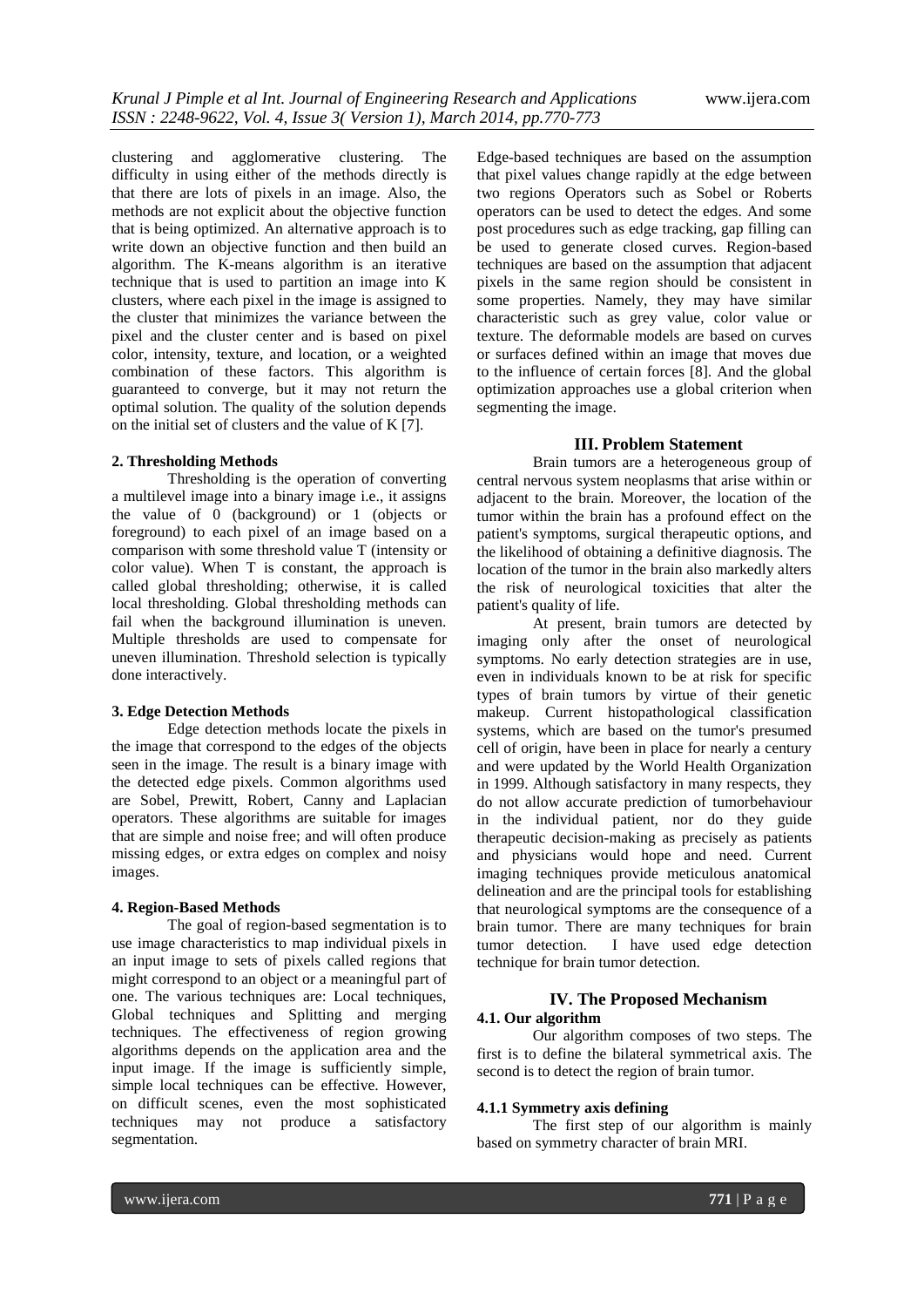If without tumor in the brain or the size of tumor is very small, the symmetry axis can be defined with a straight line  $x = k(y) = 0$ , which separates the image into two bilateral symmetry parts, show as Figure.2.



**Figure.1.** The bilateral symmetry axis is defined with a straight line.

This kind of symmetry is not very strictly. And, compared with normal brain MRI, the symmetry characteristic is distorted for the existing of brain tumor, such as the circumstance shown in Figure.3.a.



Figure:-3(a) The bilateral symmetry axis is defined with a curve line.

The symmetry axis can't be defined with a straight line in the brain MRI with tumors, so a curve line is more convenient to describe it.

For more convenient to describing symmetry axis, a curve line ( $y=f(x)$ ,  $x > 0$ ,  $y > 0$ ) is defined, which is shown in Figure.3.b. From the edge map, the edge point set *Pe*can be obtained. And then, we calculate the edge-centroid *Gi*of every line according to equation (1).

$$
Gi=1/k \sum_{j=1}^{k} Pi, j, \quad P i,j, \quad e. \quad P.e.
$$

where, *Gi*is the abscissa of centroid in the *i* th line, *k*  is the edge point number in the *i* th line, whose abscissas are *Pi,1…Pi,k* . So, based on the edgecentroids, we can use the least square method to get the symmetry curve line *y* approximatively.

#### **V. Methodology Used**

There are many techniques for brain tumor detection. We have used edge detection technique for brain tumor detection. Edge-based method is by far the most common method of detecting boundaries and discontinuities in an image. The parts on which immediate changes in grey tones occur in the images are called edges. Edge detection techniques transform images to edge images benefiting from the changes of grey tones in the images.

### **VI. Performance Evaluation**

- If cutting of brain image gives symmetry by axis then there will not be chances of tumor this is detected by first algorithm otherwise there will be chances of tumor.
- As in others there are various steps are required to just identify whether there is tumor or not but in this it shows exact region where tumor is occurred.
- The color image is changes into gray scale image and then by reiterative processing the tumor is getting identified.
- Our purpose is to detect the tumor of brain automatically.
- Compared with other automatic segmentation methods, more effective the system model was constructed and less time was consumed.

|                      |       | <b>Number of Detected Edges</b> |                |       |
|----------------------|-------|---------------------------------|----------------|-------|
| <b>Patient</b><br>ID | Grade | <b>Robert</b>                   | <b>Prewitt</b> | Canny |
| 121                  | High  | 5259                            | 4382           | 1997  |
| 122                  | High  | 5120                            | 4323           | 1836  |
| 123                  | High  | 6807                            | 5757           | 2302  |
| 124                  | Low   | 1491                            | 649            | 317   |
| 125                  | Low   | 2509                            | 1080           | 433   |

Table 6.1: Number of detected edges

|  |  | Table 6.2: Areas of tumor |  |  |
|--|--|---------------------------|--|--|
|--|--|---------------------------|--|--|

| <b>Patient ID</b> | <b>Lesion</b> | <b>Volume</b><br>of tumor<br>areas<br>(Pixels) | $%$ of<br>Dama<br>ge<br>areas |
|-------------------|---------------|------------------------------------------------|-------------------------------|
| 121               | Left Frontal  | 4315                                           | 17.26                         |
|                   | Parietal      |                                                |                               |
| 122               | Left High     | 1068                                           | 4.27                          |
|                   | Parietal      |                                                |                               |
| 123               | Left Temporal | 435                                            | 1.74                          |
|                   | Lobe          |                                                |                               |